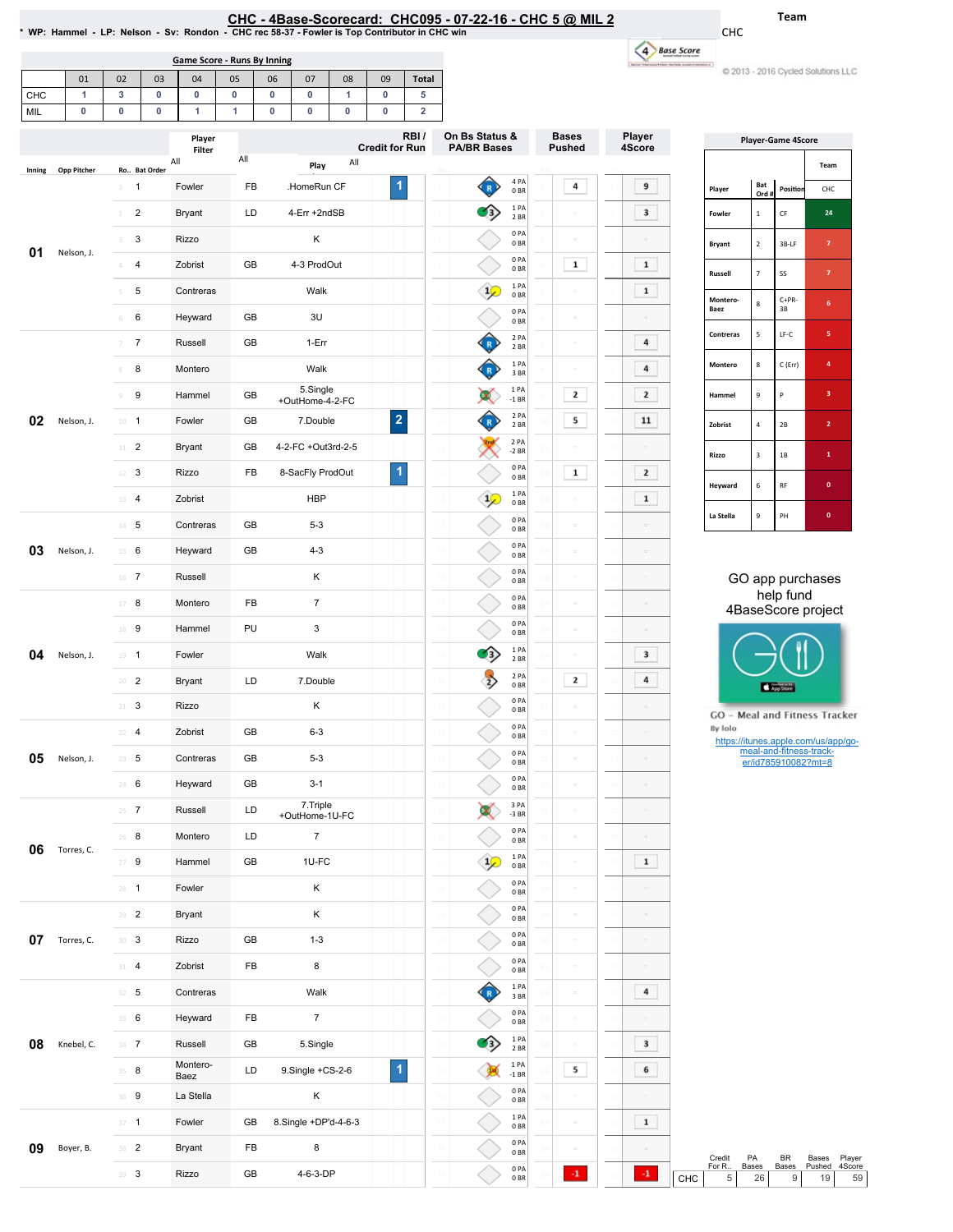|                                           |                 |             | ' u ^ } OEr Zuv• C/vv]vP       |                      |              |                  |                                   |                      |                |       |                 |         |         |                                     |                                        |                        |                                       |
|-------------------------------------------|-----------------|-------------|--------------------------------|----------------------|--------------|------------------|-----------------------------------|----------------------|----------------|-------|-----------------|---------|---------|-------------------------------------|----------------------------------------|------------------------|---------------------------------------|
| ìí                                        | ìî              | ìï          | ìð                             | ìñ                   | ìò           | ìó               |                                   | ìô                   | ìõ             | d}šo  |                 |         |         |                                     |                                        |                        |                                       |
| $8 + 8$<br>$0 \; , \;$                    |                 |             |                                |                      |              |                  |                                   |                      |                |       |                 |         |         |                                     |                                        |                        |                                       |
|                                           |                 |             | Wo Ç Œ                         |                      |              |                  |                                   |                      | & UHGLWIRU5 XQ | $5\%$ | 2 Q%V 6 VDWXV   | %DVHV   | 3 O NHU |                                     |                                        | WoÇŒ u ð^}Œ            |                                       |
| /vv]vP K‰W)\$Z0E                          |                 | Z} XX ŠKŒ C | &još Œ<br>$\pmb{\circledcirc}$ | $\pmb{\circledcirc}$ |              |                  | WoÇ                               | $\pmb{\circledcirc}$ |                |       | 3\$ %5 %DVHV    | 3 XVKHG | 6FRUH   |                                     |                                        |                        | d u                                   |
|                                           | í.              |             | ) RZ ONU                       |                      | ) %          |                  | $+$ RP H <sub>5</sub> XQ&)        |                      |                |       | ðW<br>$i$ Z     |         |         | Wol Ç Œ                             | KCE                                    | ۷ <b>y•</b> ]Ÿ}        | $\,$                                  |
|                                           | Î.              |             | <b>%UDOW</b>                   |                      | $\prime$ .   |                  | (W QG6%                           |                      |                |       | í W<br>$i$ Z    |         |         | &} Áo Œ                             | $\mathbf{r}$                           | &                      | îð                                    |
|                                           | $\top$          |             | $5 \,\sharp$ ]R                |                      |              |                  | $\sim$                            |                      |                |       | i W<br>$i$ Z    |         |         | 0ÇV Š                               | î                                      | ï r≫&                  | $\circ$                               |
| $E \Theta$ vUX                            | ð               |             | $=$ REUMV                      |                      | $*$ %        |                  | 3 URG2 XW                         |                      |                |       | i W<br>$i$ Z    |         |         | Zµ⊷ oo                              | ó                                      | $\mathsf{v}\mathsf{v}$ | $\circ$                               |
|                                           | ñ               |             | & ROWHUDV                      |                      |              |                  | : DON                             |                      |                |       | í W<br>$i$ Z    |         |         |                                     |                                        | =VZr                   |                                       |
|                                           | ò               |             | $+HZDUS$                       |                      | * %          |                  | 8                                 |                      |                |       | i W<br>$i$ Z    |         |         | D}všOEr<br>j                        | ô                                      | ï                      | $\circ$                               |
|                                           | ó               |             | 5 XVMO                         |                      | $*$ %        |                  | (W                                |                      |                |       | îW<br>î Z       |         |         | } všOEOE                            | ñ                                      | $>\!\!8$               | ñ.                                    |
|                                           | ô               |             | 0 RQMUR                        |                      |              |                  | $:$ DON                           |                      |                |       | i W<br>$i$ $z$  |         |         | D} vš Œ                             | ô                                      | $\sim$ OE              | ð                                     |
|                                           | $\tilde{\rm O}$ |             | $+DPPHO$                       |                      | $*$ %        |                  | $61QJ$ $\Theta$<br>$2$ XAMPPH $3$ |                      |                |       | í W<br>rí Z     |         |         | , uu o                              | õ                                      | W                      | $\mathbf{T}$                          |
| $E \Theta$ vUX                            | $-11$           |             | ) RZ ONU                       |                      | $*$ %        |                  | ' RXE®                            |                      |                |       | îW<br>$i$ Z     |         |         | $\bullet$ } Opš                     | ð                                      | $\hat{I}$              | $\  \cdot \ $                         |
|                                           | ff.             |             | %UDQW                          |                      | $*$ %        |                  | ) & 2 XMUG                        |                      |                |       | îW<br>rî Z      |         |         | zjì ì }                             | $\ddot{\text{I}}$                      | í                      | $\mathbf{I}$                          |
|                                           | íî              |             | 54]R                           |                      | ) %          |                  | 6 DF) © 3 URG2 XW                 |                      |                |       | ì W<br>$i$ Z    |         |         |                                     |                                        |                        | $\mathbf{1}$                          |
|                                           | íï              |             | $=$ REUMV                      |                      |              |                  | $+ \%3$                           |                      |                |       | í W<br>$i$ Z    |         |         | ÇÁŒ                                 | ò                                      | Z&                     |                                       |
|                                           | íð              |             | & ROWHUDV                      |                      | $*$ %        |                  |                                   |                      |                |       | i W<br>i Z      |         |         | > ^š @                              | õ                                      | W                      | $\mathbf{1}$                          |
| $E \theta$ vUX                            | íñ              |             | $+HZDUS$                       |                      | $*$ %        |                  |                                   |                      |                |       | ì W<br>$i$ Z    |         |         |                                     |                                        |                        |                                       |
|                                           | íò              |             | 5 XVMO                         |                      |              |                  | $\epsilon$                        |                      |                |       | i W<br>ìZ       |         |         |                                     |                                        |                        | * 2 DSS SXUFKDVHV                     |
|                                           | íó              |             | 0 ROMUR                        |                      | ) %          |                  |                                   |                      |                |       | i W<br>$i$ Z    |         |         |                                     | KHOS IXOG<br><b>YDVH6 FRUH SURWIFW</b> |                        |                                       |
|                                           | íô              |             | $+DPPHO$                       |                      | 38           |                  |                                   |                      |                |       | i W<br>$i$ Z    |         |         |                                     |                                        |                        |                                       |
| $E \theta$ vUX                            | íõ              |             | ) RZ ®IU                       |                      |              |                  | $:$ DON                           |                      |                |       | í W<br>$i$ Z    |         |         |                                     |                                        |                        |                                       |
|                                           | îì              |             | <b>%UDOW</b>                   |                      | $\prime$ .   |                  | ' RXE®                            |                      |                |       | îW<br>$i$ Z     |         |         |                                     |                                        |                        |                                       |
|                                           | îí              |             | $5 \,\sharp$ ]R                |                      |              |                  | $\sim$                            |                      |                |       | i W<br>$i$ Z    |         |         |                                     |                                        |                        |                                       |
|                                           | îî              |             | $=$ REUMV                      |                      | * %          |                  |                                   |                      |                |       | i W<br>$i$ Z    |         |         |                                     | KWASV LWACHVDSSOH FRP XVDSSJR          |                        |                                       |
| $E \theta$ vUX                            | $-11$           |             | & ROWHUDV                      |                      | $*$ %        |                  |                                   |                      |                |       | i W<br>$i$ Z    |         |         |                                     | <b>HUIG</b>                            | PHDODOG ILMOHAV WIDEN  | <u>"PW</u>                            |
|                                           | îŏ              |             | $+HZDUS$                       |                      | $^*$ %       |                  |                                   |                      |                |       | i W<br>i Z      |         |         |                                     |                                        |                        |                                       |
|                                           | îñ              |             | 5 XVMO                         | $\prime^+$           |              |                  | <b>7 ULSOH</b><br>2 XA/RPH 8 ) &  |                      |                |       | ïW<br>rï Z      |         |         |                                     |                                        |                        |                                       |
|                                           | îò              |             | 0 ROMUR                        |                      | $\prime$ '   |                  |                                   |                      |                |       | i W<br>$i$ Z    |         |         |                                     |                                        |                        |                                       |
| d} <b>OE-U</b> X                          | îó              |             | $+DPPHO$                       |                      | * %          |                  | 8)&                               |                      |                |       | í W<br>$i$ Z    |         |         |                                     |                                        |                        |                                       |
|                                           | îô              |             | ) RZ ONU                       |                      |              |                  | $\sim$                            |                      |                |       | i W<br>$i \, z$ |         |         |                                     |                                        |                        |                                       |
|                                           | ÎÕ              |             | <b>%UDOW</b>                   |                      |              |                  | $\epsilon$                        |                      |                |       | ìW<br>i Z       |         |         |                                     |                                        |                        |                                       |
| d} <b>OEE</b> ∙U X                        | $\top$          |             | 54]R                           |                      | * %          |                  |                                   |                      |                |       | ìW<br>$i$ Z     |         |         |                                     |                                        |                        |                                       |
|                                           | ΪĹ              |             | $=$ REUMV                      |                      | ) %          |                  |                                   |                      |                |       | i W<br>i Z      |         |         |                                     |                                        |                        |                                       |
|                                           | ΪÎ              |             | & ROWHUDV                      |                      |              |                  | : DON                             |                      |                |       | i W<br>$i$ Z    |         |         |                                     |                                        |                        |                                       |
|                                           | $\pm 1$         |             | $+HZDIB$                       |                      | ) %          |                  |                                   |                      |                |       | i W<br>i Z      |         |         |                                     |                                        |                        |                                       |
| ΦX<br>$\mathrel{\mathrel{\triangleleft}}$ | ïð              |             | 5 XVMO                         |                      | $^{\star}$ % |                  | $61QJ$ $\Theta$                   |                      |                |       | í W<br>î Z      |         |         |                                     |                                        |                        |                                       |
|                                           | īñ              |             | 0 ROMUR<br>%DHJ                |                      | $\prime$ .   | $61QJ$ $OH$ $86$ |                                   |                      |                |       | í W<br>rí Z     |         |         |                                     |                                        |                        |                                       |
|                                           | Ϊò              |             | /D6WKOD                        |                      |              |                  | $\sim$                            |                      |                |       | i W<br>i Z      |         |         |                                     |                                        |                        |                                       |
|                                           | ïó              |             | ) RZ ONU                       |                      | $^*$ %       | 6LQJOH '3G       |                                   |                      |                |       | í W<br>$i \, z$ |         |         |                                     |                                        |                        |                                       |
| $\}$ Ç OBX                                | ïô              |             | <b>%UDOW</b>                   |                      | ) %          |                  |                                   |                      |                |       | i W<br>$i$ Z    |         |         |                                     |                                        |                        |                                       |
|                                           | ΪÕ              |             | $5 \text{ H}$ R                |                      | $*$ %        |                  | '3                                |                      |                |       | ì W<br>$i$ Z    |         |         | &UHGLW 3\$<br>)RU5 %DVHV<br>$8 + 8$ |                                        |                        | %5 %DVHV 300\HU<br>%DVHV 3XVKHG 6FRUH |

 $d$  u

: 3 + DPPHO /3 1 HOMRO 6Y 5 ROGRO  $8 + 8$  //DVH6FRUHFDUG  $8 + 8$   $8 + 8$   $8 + 8$   $10$  /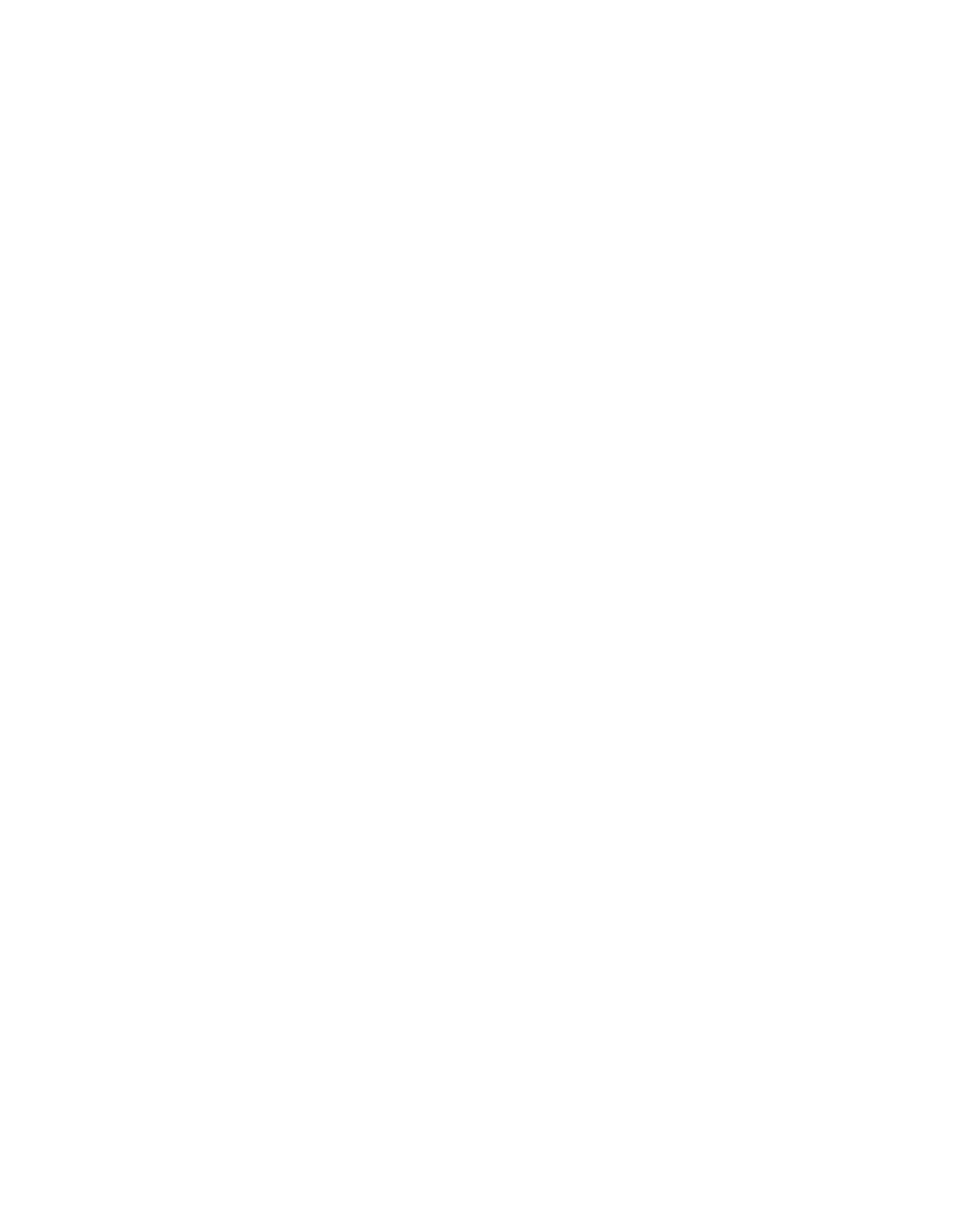## EHC-4Base-Scorecard: CHC095-07-22-16-CHC5@ MIL2<br>\* WP: Hammel - LP: Nelson - Sv: Rondon - CHC rec 58-37-Fowler is Top Contributor in CHC win



|                     | CHC - 4BaseScore - Player 4Score by Batting Order<br>CHC095 - 07-22-16 - CHC 5 @ MIL 2<br>WP: Hammel - LP: Nelson - Sv: Rondon - CHC rec 58-37 - Fowler is Top Contributor in CHC win |           |                  |                |                      |                     |            |              |                |                |           |  |  |  |
|---------------------|---------------------------------------------------------------------------------------------------------------------------------------------------------------------------------------|-----------|------------------|----------------|----------------------|---------------------|------------|--------------|----------------|----------------|-----------|--|--|--|
|                     |                                                                                                                                                                                       |           | <b>Bat Order</b> |                |                      |                     |            |              |                |                |           |  |  |  |
| Player              | Team                                                                                                                                                                                  | Position  | $\mathbf{1}$     | $\mathbf{2}$   | 3                    | $\overline{\bf{4}}$ | 5          | 6            | $\overline{7}$ | 8              | 9         |  |  |  |
| Fowler              | CHC                                                                                                                                                                                   | CF        | 24               |                |                      |                     |            |              |                |                |           |  |  |  |
| <b>Bryant</b>       | CHC                                                                                                                                                                                   | 3B-LF     |                  | $\overline{7}$ |                      |                     |            |              |                |                |           |  |  |  |
| Russell             | CHC                                                                                                                                                                                   | SS        |                  |                |                      |                     |            |              | $\overline{7}$ |                |           |  |  |  |
| <b>Montero-Baez</b> | CHC                                                                                                                                                                                   | C+PR-3B   |                  |                |                      |                     |            |              |                | 6              |           |  |  |  |
| Contreras           | CHC                                                                                                                                                                                   | $LF-C$    |                  |                |                      |                     | $\sqrt{5}$ |              |                |                |           |  |  |  |
| Montero             | CHC                                                                                                                                                                                   | $C$ (Err) |                  |                |                      |                     |            |              |                | $\overline{4}$ |           |  |  |  |
| Hammel              | CHC                                                                                                                                                                                   | P         |                  |                |                      |                     |            |              |                |                | 3         |  |  |  |
| Zobrist             | CHC                                                                                                                                                                                   | 2B        |                  |                |                      | $\overline{2}$      |            |              |                |                |           |  |  |  |
| Rizzo               | CHC                                                                                                                                                                                   | 1B        |                  |                | $\blacktriangleleft$ |                     |            |              |                |                |           |  |  |  |
| Heyward             | CHC                                                                                                                                                                                   | RF        |                  |                |                      |                     |            | $\mathbf{0}$ |                |                |           |  |  |  |
| La Stella           | CHC                                                                                                                                                                                   | PH        |                  |                |                      |                     |            |              |                |                | $\pmb{0}$ |  |  |  |





**GO** - Meal and Fitness Tracker By Iolo

https://itunes.apple.com/us/app/go-meal-and-fitness-track-er/id785910082?mt=8

# CHC - 4Score Box - Player Totals<br>CHC095 - 07-22-16 - CHC 69 - 07-22<br>WP: Hammel - LP: Nelson - Sv: Rondon - CHC rec 58-37 - Fowler is Top Contributor in CHC win

| Player        | Team Position | Bat<br>Ord #   | Credit For Run | PA Bases       | BR Bases       | <b>Bases Pushed</b> | Player 4Score  | Appearances    | Productivity<br>Rate |
|---------------|---------------|----------------|----------------|----------------|----------------|---------------------|----------------|----------------|----------------------|
| Fowler        | CHC CF        | $\mathbf{1}$   | 3              | 8              | $\overline{4}$ | 9                   | 24             | 5              | 4.800                |
| Bryant        | CHC 3B-LF     | $\overline{2}$ | $\mathbf 0$    | 5              | $\pmb{0}$      | $\overline{2}$      | $\overline{7}$ | $\,$ 5 $\,$    | 1.400                |
| Russell       | CHC SS        | $\overline{7}$ | 0              | 6              | 1              | $\pmb{0}$           | $\overline{7}$ | $\overline{4}$ | 1.750                |
| Montero-Baez  | CHC C+PR-3    | 8              | 1              | $\mathbf{1}$   | $-1$           | 5                   | 6              | $\mathbf{1}$   | 6.000                |
| Contreras     | CHC LF-C      | 5              | $\mathbf 0$    | 2              | 3              | $\mathsf 0$         | 5              | 4              | 1.250                |
| Montero       | CHC C (Err)   | 8              | 0              | $\mathbf{1}$   | 3              | $\mathsf 0$         | $\overline{4}$ | 3              | 1.333                |
| Hammel        | CHC P         | 9              | $\mathbf 0$    | $\overline{2}$ | $-1$           | $\overline{2}$      | 3              | 3              | 1.000                |
| Zobrist       | CHC 2B        | 4              | $\pmb{0}$      | 1              | $\pmb{0}$      | $\mathbf{1}$        | 2              | $\overline{4}$ | 0.500                |
| Rizzo         | CHC 1B        | 3              | $\mathbf{1}$   | $\pmb{0}$      | $\pmb{0}$      | $\pmb{0}$           | 1              | 5              | 0.200                |
| Heyward       | CHC RF        | 6              | 0              | $\pmb{0}$      | $\pmb{0}$      | $\mathsf 0$         | $\mathbf 0$    | $\sqrt{4}$     | 0.000                |
| La Stella     | CHC PH        | 9              | 0              | 0              | $\pmb{0}$      | $\pmb{0}$           | 0              | $\mathbf{1}$   | 0.000                |
| <b>Totals</b> |               |                | 5              | 26             | 9              | 19                  | 59             | 39             | 1.513                |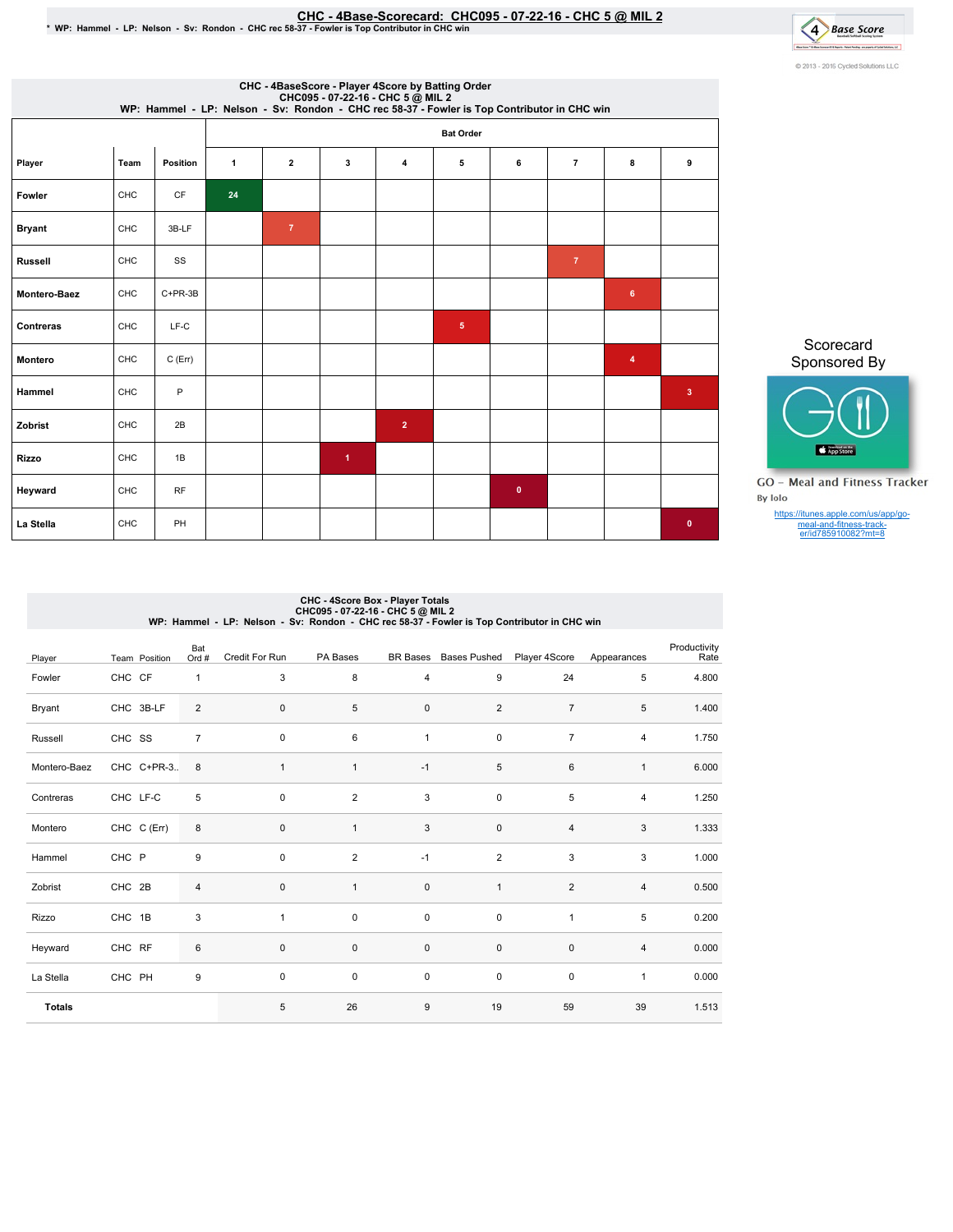## MIL - 4Base-Scorecard: CHC095 - 07-22-16 - CHC 5 @ MIL 2 يو MIL - 4Base-Scorecard: CHC095 - 07-22-16 - CHC 5 @ MIL<br>\* WP: Hammel - LP: Nelson - Sv: Rondon - CHC rec 58-37 - Fowler is Top Contributor in CHC win



|                     | MIL - 4BaseScore - Player 4Score by Batting Order<br>CHC095 - 07-22-16 - CHC 5 @ MIL 2<br>WP: Hammel - LP: Nelson - Sv: Rondon - CHC rec 58-37 - Fowler is Top Contributor in CHC win |              |                  |                         |    |           |              |                |                |                |                      |  |  |  |
|---------------------|---------------------------------------------------------------------------------------------------------------------------------------------------------------------------------------|--------------|------------------|-------------------------|----|-----------|--------------|----------------|----------------|----------------|----------------------|--|--|--|
|                     |                                                                                                                                                                                       |              | <b>Bat Order</b> |                         |    |           |              |                |                |                |                      |  |  |  |
| Player              | Team                                                                                                                                                                                  | Position     | 1                | $\mathbf{2}$            | 3  | 4         | 5            | 6              | $\overline{7}$ | 8              | 9                    |  |  |  |
| <b>Braun</b>        | MIL                                                                                                                                                                                   | LF           |                  |                         | 11 |           |              |                |                |                |                      |  |  |  |
| Perez               | MIL                                                                                                                                                                                   | 3B           |                  |                         |    |           |              |                | $\overline{9}$ |                |                      |  |  |  |
| <b>Nieuwenhuis</b>  | MIL                                                                                                                                                                                   | CF           |                  |                         |    |           |              | $\overline{4}$ |                |                |                      |  |  |  |
| Gennett             | MIL                                                                                                                                                                                   | 2B (Err)     |                  | $\overline{\mathbf{3}}$ |    |           |              |                |                |                |                      |  |  |  |
| Elmore              | <b>MIL</b>                                                                                                                                                                            | PH-3B        |                  |                         |    |           |              | $\overline{2}$ |                |                |                      |  |  |  |
| <b>Flores</b>       | MIL                                                                                                                                                                                   | RF           |                  |                         |    |           |              |                |                | $\overline{2}$ |                      |  |  |  |
| Nelson              | MIL                                                                                                                                                                                   | $P$ (Err)    |                  |                         |    |           |              |                |                |                | $\blacktriangleleft$ |  |  |  |
| Carter              | MIL                                                                                                                                                                                   | 1B           |                  |                         |    |           | $\mathbf{0}$ |                |                |                |                      |  |  |  |
| Lucroy              | MIL                                                                                                                                                                                   | $\mathsf{C}$ |                  |                         |    | $\bullet$ |              |                |                |                |                      |  |  |  |
| <b>Middlebrooks</b> | MIL                                                                                                                                                                                   | PH           |                  |                         |    |           |              |                |                |                | $\bullet$            |  |  |  |
| Villar              | MIL                                                                                                                                                                                   | SS           | $\bullet$        |                         |    |           |              |                |                |                |                      |  |  |  |
| <b>Wilkins</b>      | MIL                                                                                                                                                                                   | PH           |                  |                         |    |           |              |                |                |                | $\mathbf{0}$         |  |  |  |





**GO** - Meal and Fitness Tracker By Iolo



## MIL - 4Score Box - Player Totals<br>CHC095 - 07-22-16 - CHC 69 - 07-22<br>WP: Hammel - LP: Nelson - Sv: Rondon - CHC rec 58-37 - Fowler is Top Contributor in CHC win

| Player           |        | Team Position   | Bat<br>Ord #   | Credit For Run | PA Bases       | <b>BR</b> Bases | <b>Bases Pushed</b> | Player 4Score    | Appearances    | Productivity<br>Rate |
|------------------|--------|-----------------|----------------|----------------|----------------|-----------------|---------------------|------------------|----------------|----------------------|
| Braun            | MIL LF |                 | 3              | 1              | 5              | $\pmb{0}$       | 5                   | 11               | 4              | 2.750                |
| Perez            | MIL    | 3B              | $\overline{7}$ | $\mathbf{1}$   | 3              | $\overline{2}$  | 3                   | $\boldsymbol{9}$ | 4              | 2.250                |
| Nieuwenhuis      | MIL    | CF              | 6              | 0              | 1              | 3               | $\pmb{0}$           | 4                | $\sqrt{2}$     | 2.000                |
| Gennett          |        | MIL 2B (Err)    | $\overline{c}$ | 0              | $\overline{2}$ | $\mathbf{1}$    | $\pmb{0}$           | 3                | 4              | 0.750                |
| Elmore           | MIL    | PH-3B           | 6              | 0              | 1              | 1               | $\pmb{0}$           | $\overline{2}$   | $\overline{2}$ | 1.000                |
| Flores           | MIL    | <b>RF</b>       | $\bf 8$        | $\mathbf 0$    | $\overline{2}$ | 0               | $\pmb{0}$           | $\overline{2}$   | 4              | 0.500                |
| Nelson           |        | $MIL$ $P (Err)$ | 9              | $\mathbf 0$    | 0              | 0               | $\mathbf{1}$        | 1                | $\mathbf{1}$   | 1.000                |
| Carter           | MIL    | 1B              | 5              | 0              | $\mathbf 0$    | $\pmb{0}$       | $\pmb{0}$           | $\pmb{0}$        | 4              | 0.000                |
| Lucroy           | MIL C  |                 | 4              | $\pmb{0}$      | $\pmb{0}$      | $\pmb{0}$       | 0                   | $\pmb{0}$        | 4              | 0.000                |
| Middlebrooks MIL |        | PH              | 9              | $\mathbf 0$    | $\mathbf 0$    | $\pmb{0}$       | $\pmb{0}$           | $\pmb{0}$        | $\mathbf{1}$   | 0.000                |
| Villar           | MIL    | SS              | 1              | 0              | $\mathbf{1}$   | $-1$            | $\pmb{0}$           | $\pmb{0}$        | 4              | 0.000                |
| Wilkins          | MIL    | PH              | 9              | $\mathbf 0$    | $\mathbf 0$    | 0               | $\pmb{0}$           | $\pmb{0}$        | $\mathbf{1}$   | 0.000                |
| <b>Totals</b>    |        |                 |                | $\overline{2}$ | 15             | 6               | 9                   | 32               | 35             | 0.914                |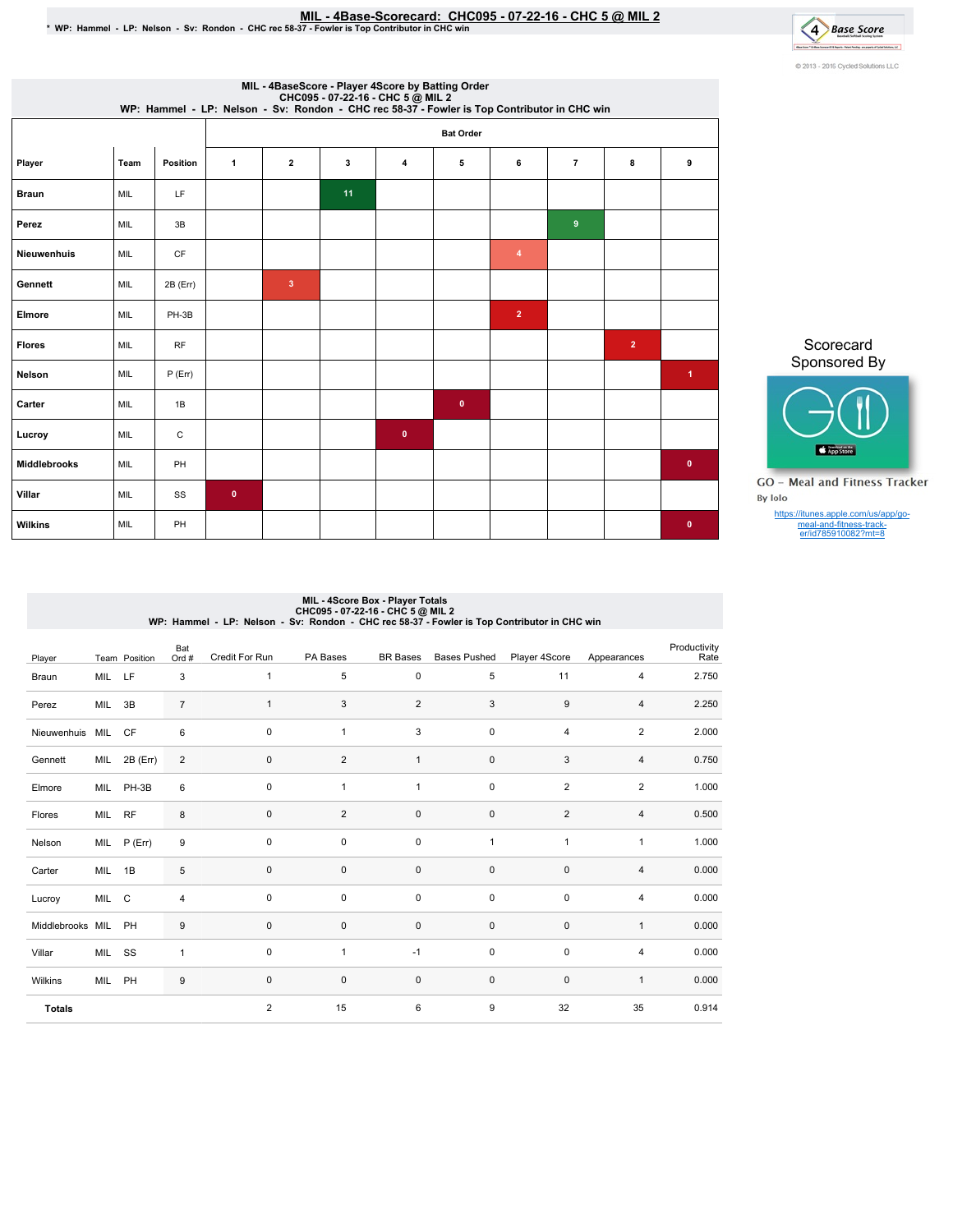#### Bat Order | Player | Inning | PlayText | LOBStatus Credit For Run PA Bases BR Bases Bases Pushed Player 4Score 1 | Fowler 01 .HomeRun CF 02 7.Double 04 | Walk Left on 3rd 06 | K 09 8.Single +DP'd-4-6-3 **Player Totals** 2 Bryant 01 4-Err +2ndSB Left on 3rd 02 4-2-FC +Out3rd-2-5 04 7.Double Left on 2nd 07 K 09 8 **Player Totals** 3 Rizzo 01 K 02 8-SacFly ProdOut 04 K 07 1-3 09 4-6-3-DP **Player Totals** 4 Zobrist 01 4-3 ProdOut 02 | HBP Left on 1st 05 6-3 07 8 **Player Totals** 5 Contreras 01 | Walk Left on 1st 03 5-3 05 5-3 08 | Walk **Player Totals** 6 Heyward 01 3U 03 4-3 05 3-1 08 7 **Player Totals** 7 Russell 02 1-Err 03 K 06 7.Triple +OutHome-1U-FC 08 | 5.Single | Left on 3rd **Player Totals** 8 Montero 02 Walk 04 7 06 7 **Player Totals** Montero-Baez 08 9.Single +CS-2-6 **Player Totals** 9 Hammel 02 5.Single +OutHome-4-2-FC 04 3 06 | 1U-FC | Left on 1st **Player Totals** La Stella 08 K **Player Totals Grand Total** 1 4 0 4 9 2 2 2 5 11 0 1 2 0 3 0 0 0 0 0 0 0 0 1 0 1  $\frac{3}{2}$  8 4 9 24 0 1 2 0 3 0  $2$  -2 0 0  $0 \qquad \qquad 2 \qquad \qquad 0 \qquad \qquad 2 \qquad \qquad 4$ 0 0 0 0 0 0 0 0 0 0 0 0 0 5 0 2 7 0 0 0 0 0 0 1 0 0 1 2 0 0 0 0 0 0 0 0 0 0 0 0 0 0 -1 -1 1 0 0 0 0 1  $0 \qquad 0 \qquad 0 \qquad 1 \qquad 1$ 0 0 0 1 0 0 0 0 0 0 0 0 0 0 0 0  $\boxed{0}$  1  $\boxed{0}$  1 2 0 0 1 0 1 0 0 0 0 0 0 0 0 0 0 0 0 0 1 3 0 4  $\boxed{0}$  2  $\boxed{3}$   $\boxed{0}$  5 0 0 0 0 0 0 0 0 0 0 0 0 0 0 0 0 0 0 0 0 0 0 0 0  $\overline{0}$   $\overline{0}$   $\overline{0}$   $\overline{0}$   $\overline{0}$   $\overline{0}$   $\overline{0}$  $0 \qquad \qquad 2 \qquad \qquad 2 \qquad \qquad 0 \qquad \qquad 4$ 0 0 0 0 0 0 0  $3$  -3 0 0 0 1 2 0 3 <u>0 6 1 0 7 1</u> 0 1 3 0 4 0 0 0 0 0 0 0 0 0 0 0 0  $\boxed{0}$  1  $\boxed{3}$   $\boxed{0}$  4 1  $1$  -1 5 6  $\frac{1}{1}$   $\frac{1}{1}$   $\frac{1}{1}$   $\frac{5}{1}$   $\frac{6}{1}$ 0  $1$  -1 2 2 2 0 0 0 0 0 0 0 0 1 0 1  $\boxed{0}$   $\boxed{2}$   $\boxed{1}$   $\boxed{2}$   $\boxed{3}$ 0 0 0 0 0 0  $\overline{0}$   $\overline{0}$   $\overline{0}$   $\overline{0}$   $\overline{0}$   $\overline{0}$   $\overline{0}$  $\frac{5}{26}$  26 9 19 59 Detail by Bat Order/Player

### CHC - 4Base-Scorecard: CHC095 - 07-22-16 - CHC 5 @ MIL 2

\* WP: Hammel - LP: Nelson - Sv: Rondon - CHC rec 58-37 - Fowler is Top Contributor in CHC win